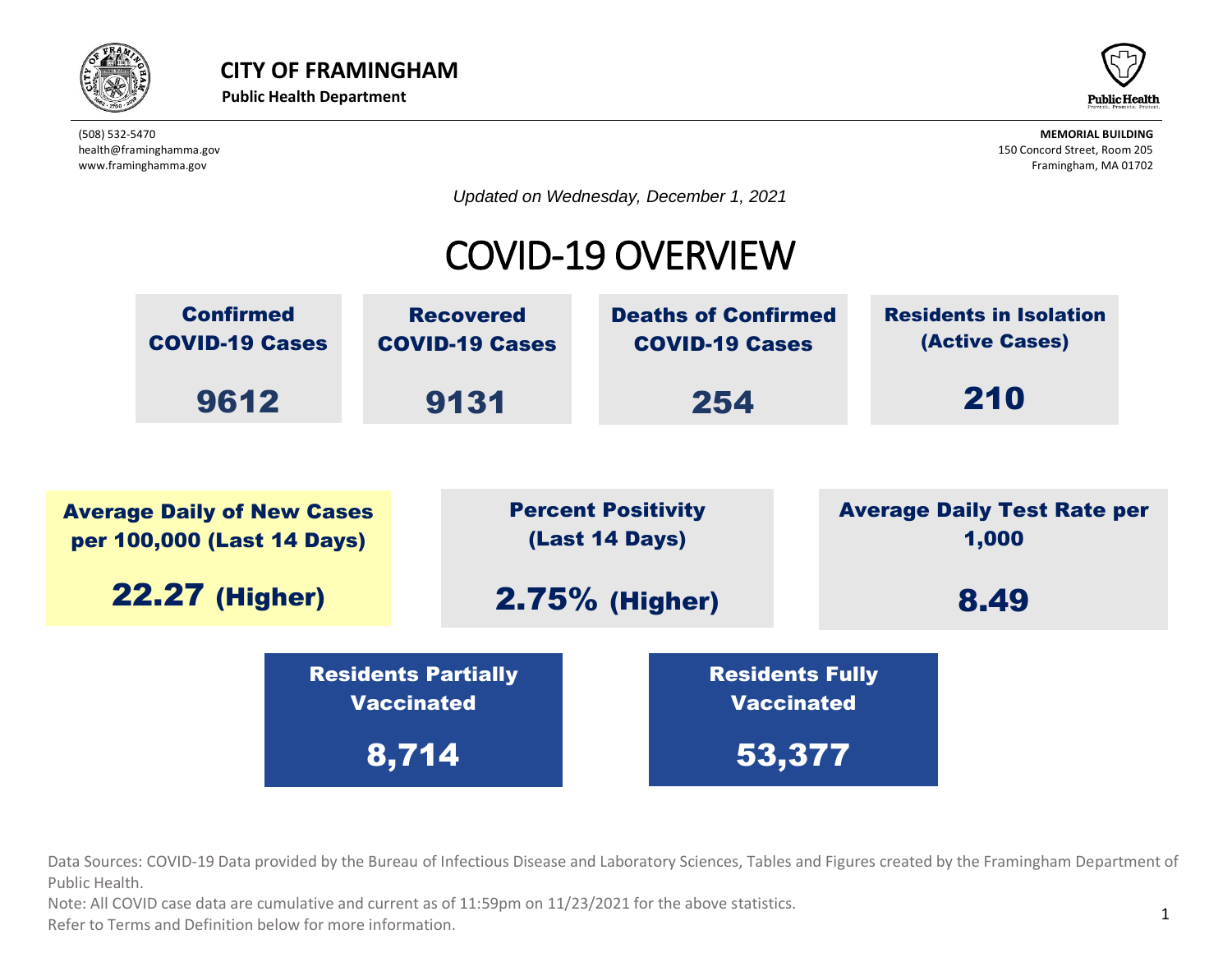





*Updated on Wednesday, December 1, 2021*

This data analysis provides more information about Framingham residents who have received positive COVID-19 test results and the number of vaccine doses administered. Please note that negative test results are not reported. This data analysis is intended to help us better understand the situation at the current time, and guide efforts to mitigate further disease transmission. This analysis is not a predictor of future trends. It will be updated weekly as new data is available.

#### **Terms and Definitions:**

- 1. Average Daily Incidence Rate per 100, 000 Color Calculations: **Gray:** Less than or equal to 15 total cases in the last 14 days; **Green:** Average daily new confirmed case rate over the last 14 days: <10 cases per 100,000 population AND >15 total cases; **Yellow:** Average daily new confirmed case rate over the last 14 days: >10 cases per 100,000 population OR > 4% positivity rate; **Red:** Average daily new confirmed case rate over the last 14 days: > 10 cases per 100,000 population AND > 4% positivity rate.
- 2. Last 14 days = 11/16/2021 to 11/30/2021
- 3. Change in percent positivity of all PCR tests conducted on Framingham residents compared to the previous week's (11/24/2021) report. This is based on total PCR molecular tests performed as of 11:59pm on 11/23/2021.
- 4. Average number of tests per day taken by Framingham residents within the past 14 days, per 1,000 population. Past 14 days = 11/16/2021 to 11/30/2021. As a reference, the State's number is 11.70
- 5. Residents fully vaccinated: An individual is counted as fully vaccinated if they have received the number of doses required to complete the COVID-19 vaccine series. This is measured as the total number of 2nd doses of Moderna and Pfizer administered and reported plus the total number of Janssen/Johnson & Johnson doses administered and reported.
- 6. Partially vaccinated individuals: An individual is counted as partially vaccinated if they have received only the 1st dose of a two-dose vaccine (currently Moderna and Pfizer)
- 7. MIIS: Immunization data from most (but not all) providers in Massachusetts are reported into the Massachusetts Immunization Information System (MIIS) through direct messages from electronic health records or direct entry by users. Due to inputting and processing, it may take 24-48 hours or more for shipping or administration data to appear in MIIS. MIIS data are available for analysis one calendar day after they are reported to the MIIS. Data are current as of time of publication and may be subject to change in future publications as additional data are reported.
- 8. Information on race and ethnicity is collected and reported by laboratories, healthcare providers and local boards of health and may or may not reflect self-report by the individual case. If no information is provided by any reporter on a case's race or ethnicity, MDPH classifies it as missing. A classification of unknown indicates the reporter did not know the race and ethnicity of the individual, the individual refused to provide information or that the originating system does not capture the information. Other indicates multiple races or that the originating system does not capture the information.

<span id="page-1-0"></span>**Note:** COVID-19 testing is currently conducted by dozens of private labs, hospitals, and other partners and the Massachusetts Department of Public Health is working with these organizations and to improve data reporting by race and ethnicity, to better understand where, and on whom, the burden of illness is falling so the Commonwealth can respond more effectively. On 4/8, the Commissioner of Public Health issued an Order related to collecting complete demographic information for all confirmed and suspected COVID-19 patients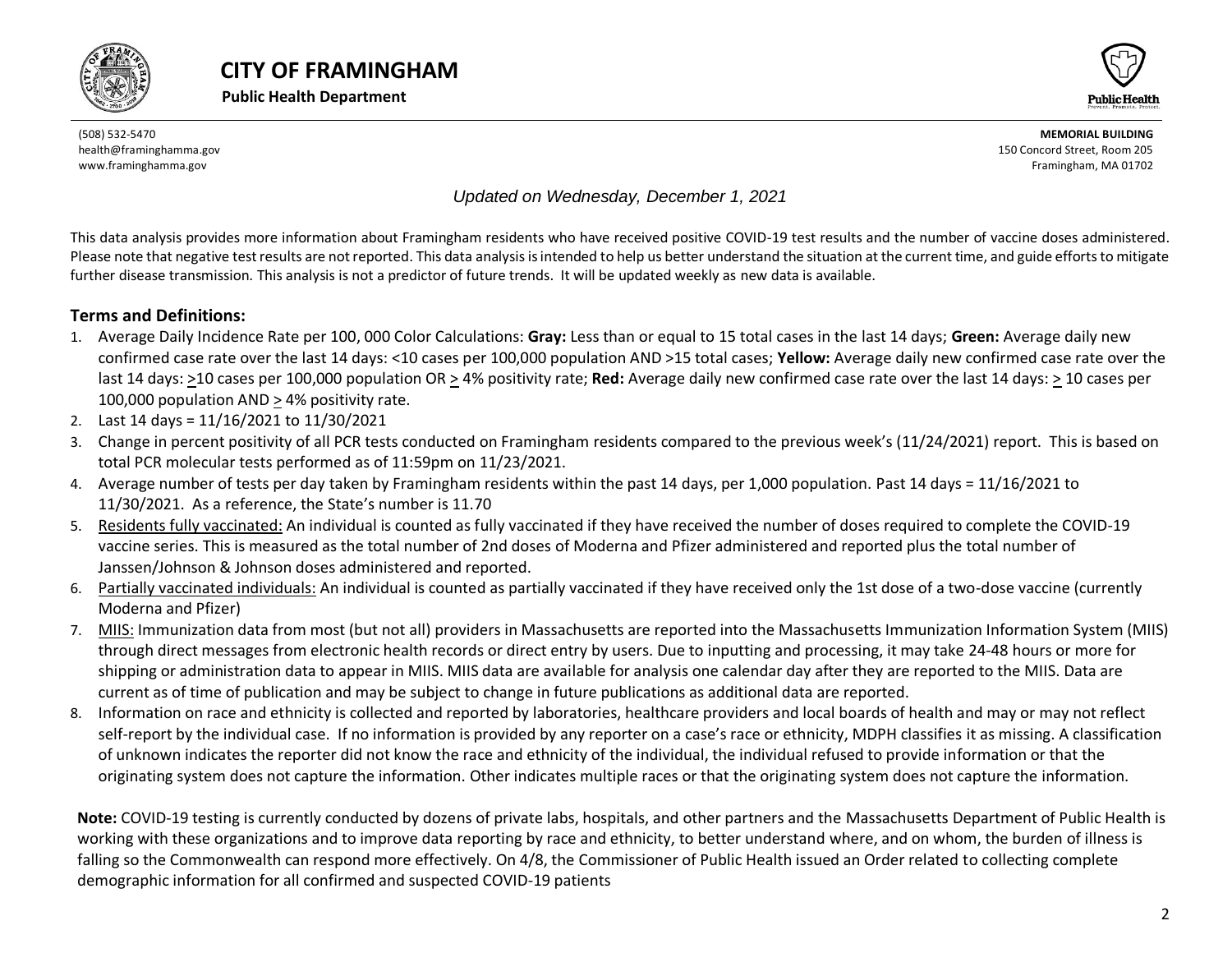



*Updated on Wednesday, December 1, 2021*

## Table of Contents

<span id="page-2-0"></span>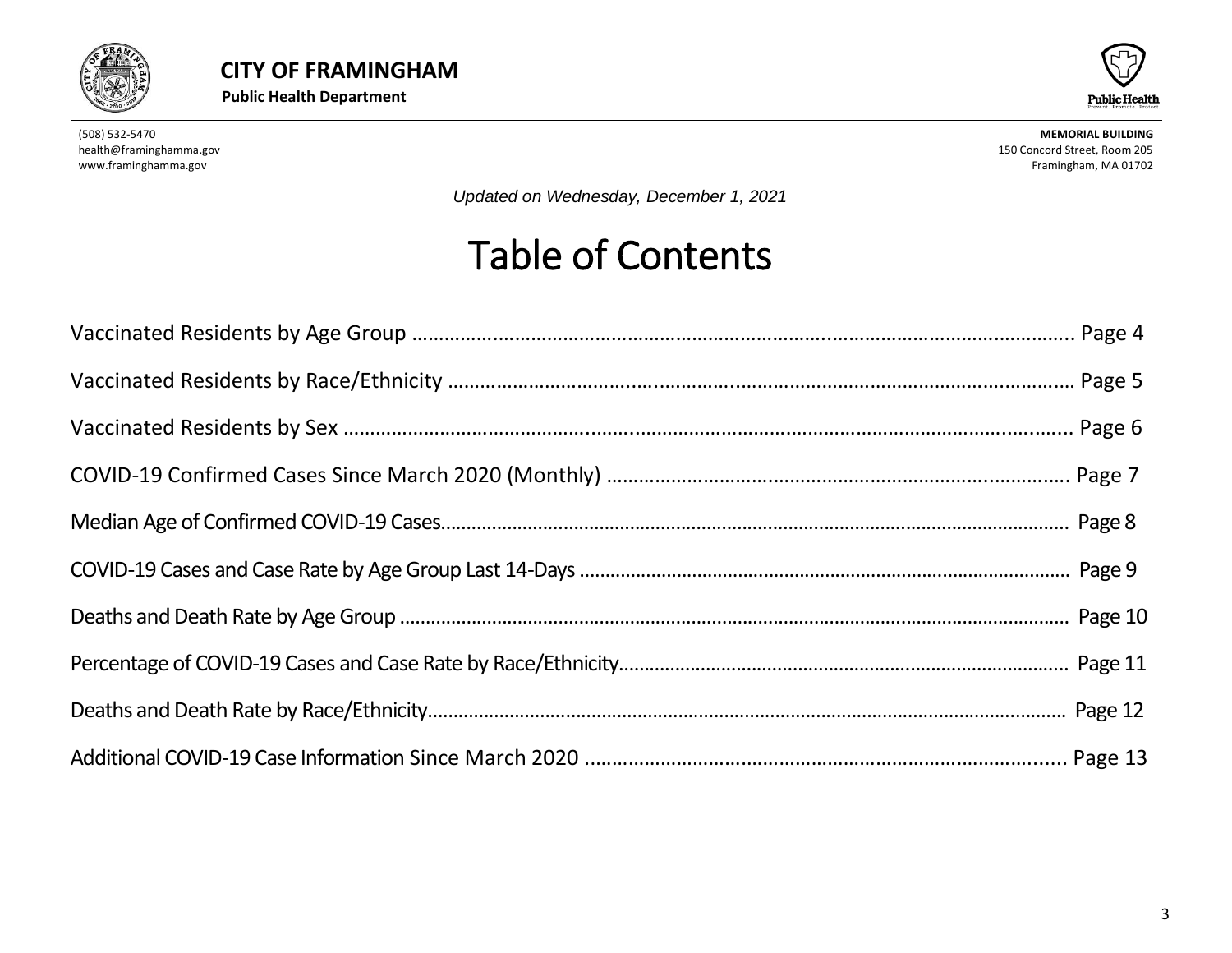



*Updated on Wednesday, December 1, 2021*

#### Vaccinated Residents by Age Group



4 **[Back to Top](#page-1-0)** Data Sources: Data from MIIS as of 11/25/21. Data reflect doses administered and reported, including Janssen/Johnson & Johnson beginning on 03/05/2021. An individual is counted as partially<br>vaccinated if they have received Data Sources: Data from MIIS as of 11/25/21. Data reflect doses administered and reported, including Janssen/Johnson & Johnson beginning on 03/05/2021. An individual is counted as partially Pfizer or have received a dose of Janssen/Johnson & Johnson vaccine. These are mutually exclusive populations. Some individuals may receive a first or second dose of Moderna or Pfizer from a nonreporting provider and would not be included as fully vaccinated. Tables and Figures created by the Framingham Department of Public Health.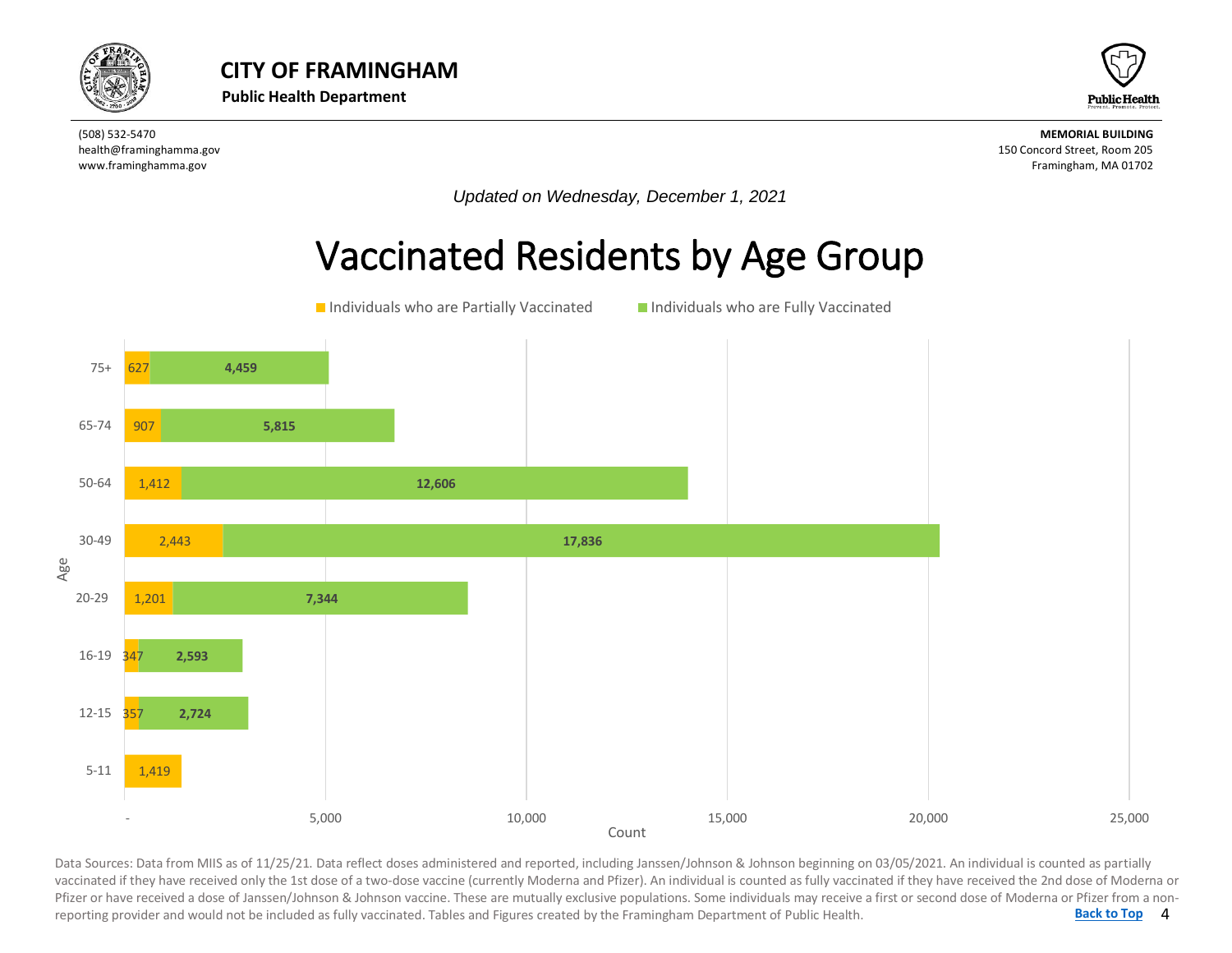<span id="page-4-0"></span>



*Updated on Wednesday, December 1, 2021*

### Vaccinated Residents by Race/Ethnicity



Data Sources: Data from MIIS as of 11/25/21. Data reflect doses administered and reported, including Janssen/Johnson & Johnson beginning on 03/05/2021. An individual is counted as partially vaccinated if they have received only the 1st dose of a two-dose vaccine (currently Moderna and Pfizer). An individual is counted as fully vaccinated if they have received the 2nd dose of Moderna or Pfizer or have received a dose of Janssen/Johnson & Johnson vaccine. These are mutually exclusive populations. Some individuals may receive a first or second dose of Moderna or Pfizer from a non-reporting provider and would not be included as fully vaccinated.

Unknown/Missing Includes responses that do not fit into the listed categories, nonresponses, "prefer not to say", and records from selected providers whose software does not allow them to collect race and ethnicity data. Tables and Figures created by the Framingham Department of Public Health.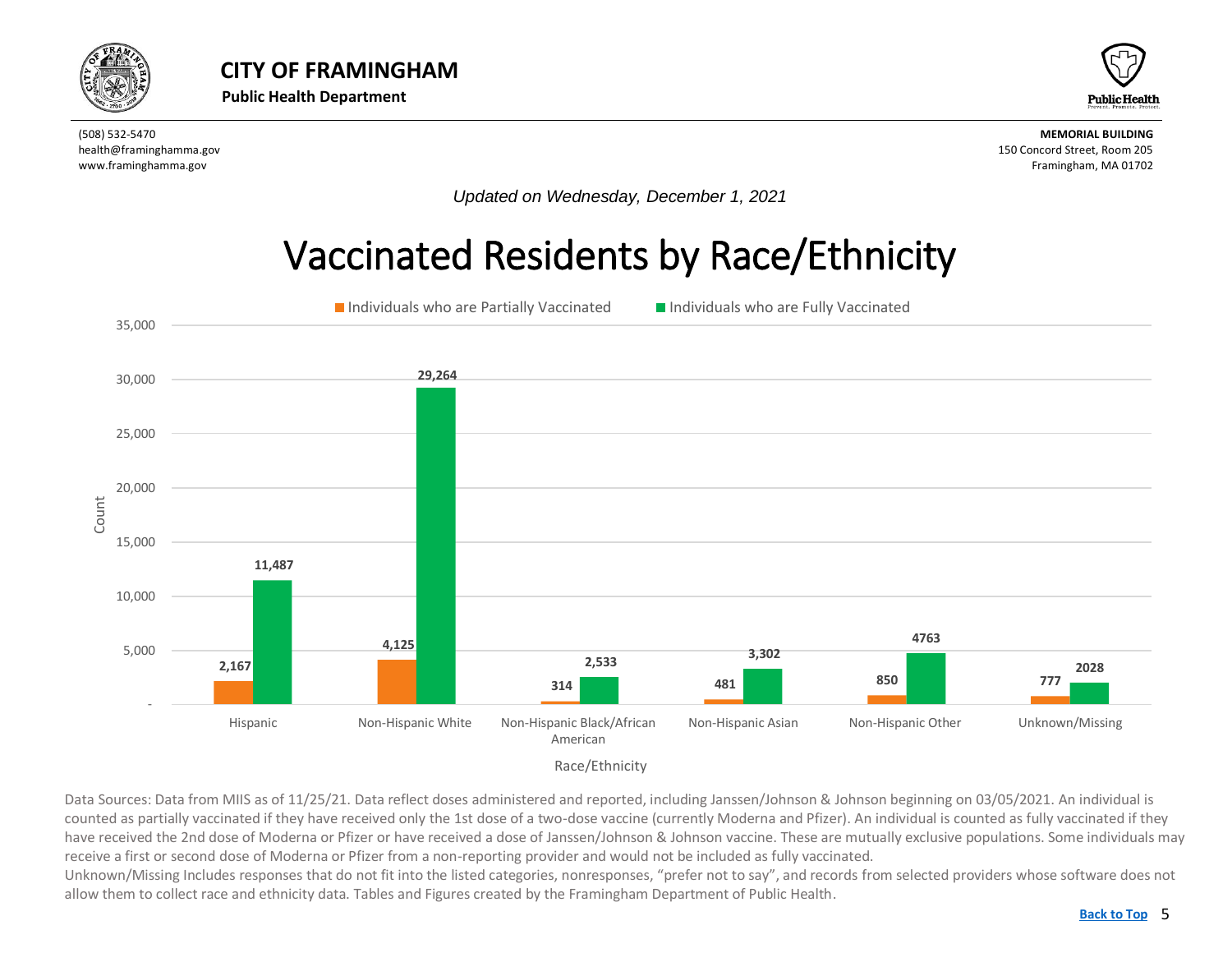



*Updated on Wednesday, December 1, 2021*

### Vaccinated Residents by Sex

<span id="page-5-0"></span>

Data Sources: Data from MIIS as of 11/25/21. Data reflect doses administered and reported, including Janssen/Johnson & Johnson beginning on 03/05/2021. An individual is counted as partially vaccinated if they have received only the 1st dose of a two-dose vaccine (currently Moderna and Pfizer). An individual is counted as fully vaccinated if they have received the 2nd dose of Moderna or Pfizer or have received a dose of Janssen/Johnson & Johnson vaccine. These are mutually exclusive populations. Some individuals may receive a first or second dose of Moderna or Pfizer from a non-reporting provider and would not be included as fully vaccinated.

Back to Top 6 Other includes unknown responses where sex was not reported or those that do not identify as male or female. Tables and Figures created by the Framingham Department of Public Health **[Back to Top](#page-1-0)**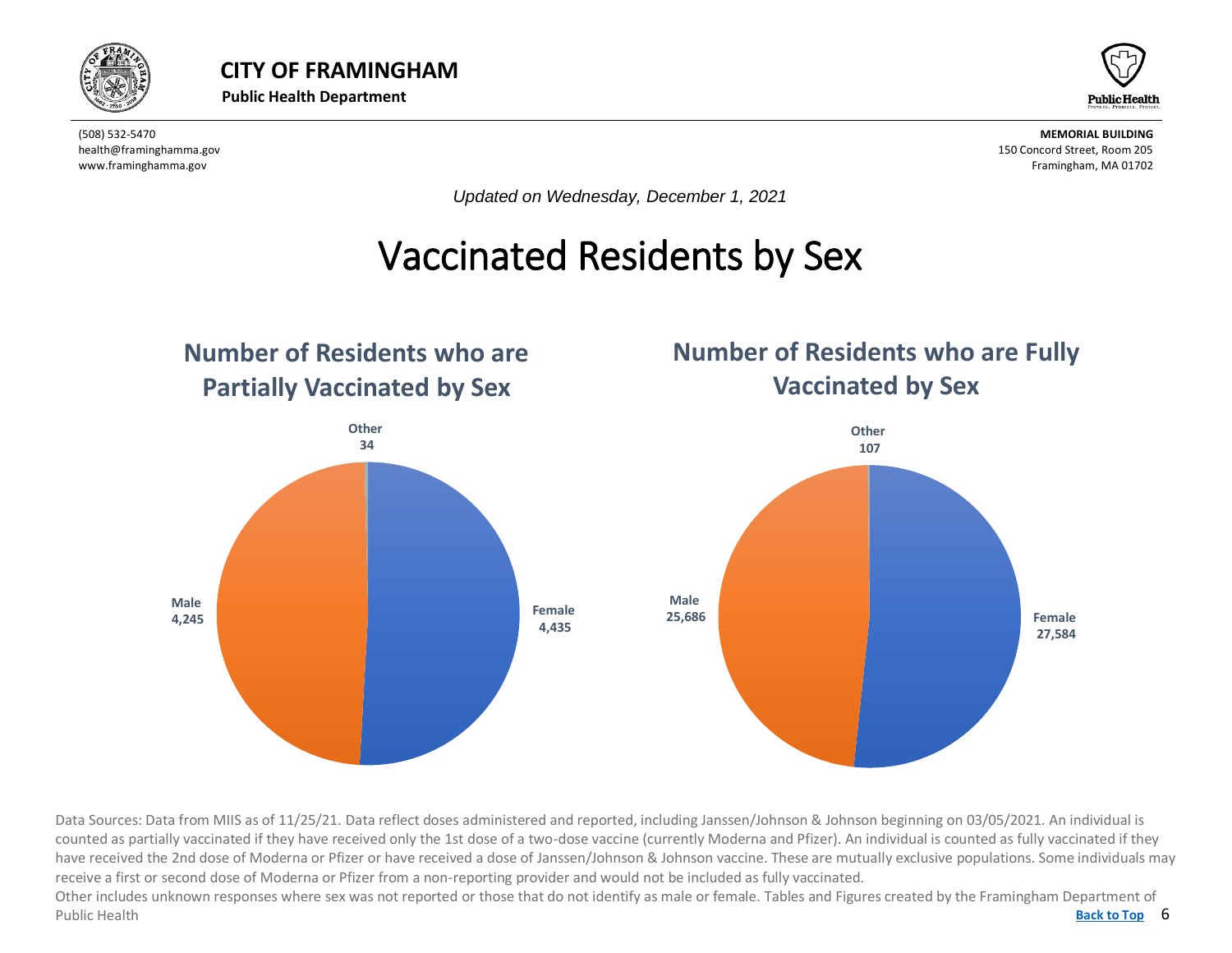<span id="page-6-0"></span>



*Updated on Wednesday, December 1, 2021*

## [COVID-19 Confirmed Cases Since March 2020](#page-6-0) (Monthly)



Data Sources: COVID-19 Data provided by the Bureau of Infectious Disease and Laboratory Sciences; Tables and Figures created by the Framingham Department of Public Health.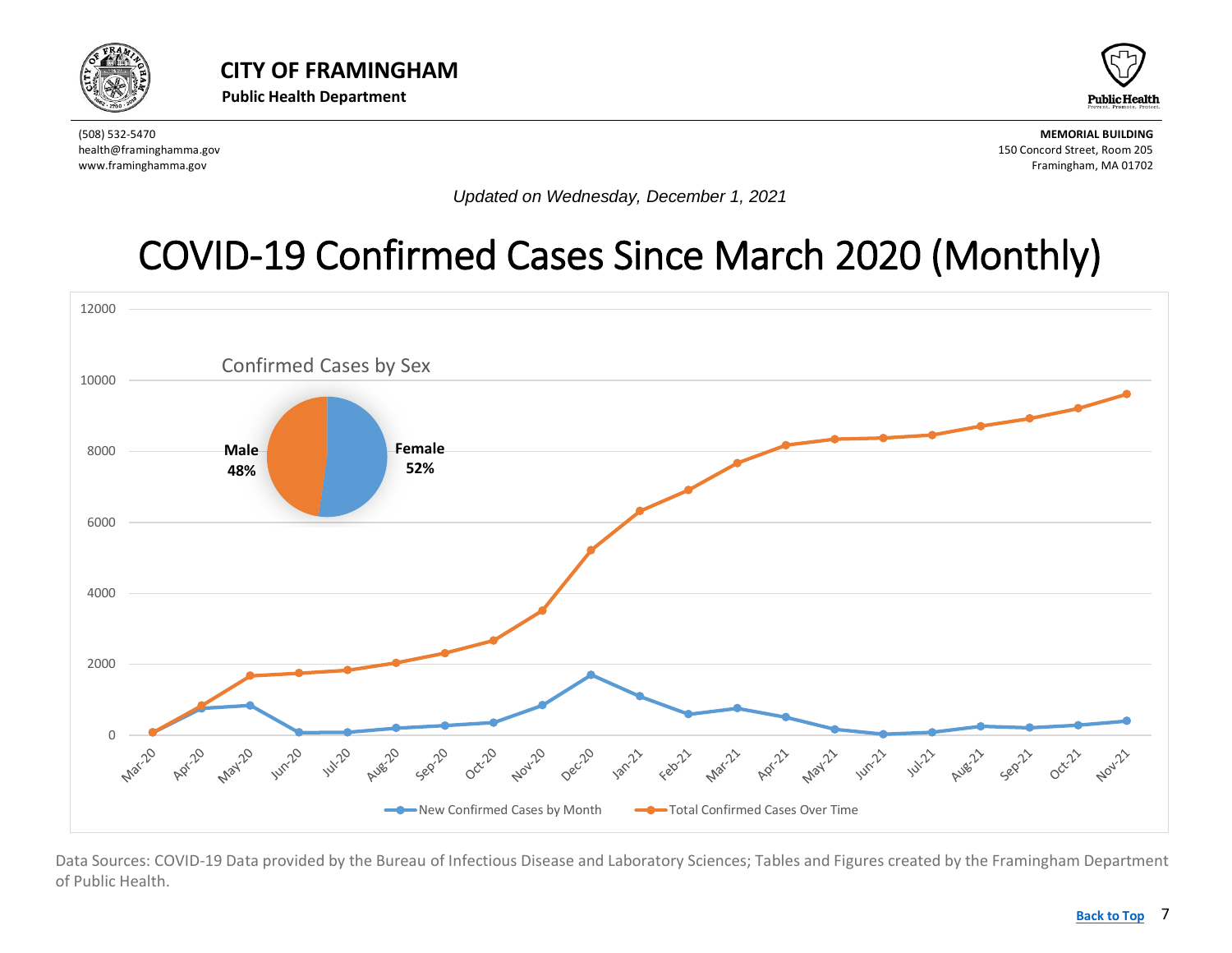

<span id="page-7-0"></span>



*Updated on Wednesday, December 1, 2021*

#### Median Age of Confirmed COVID-19 Cases



**WEEKLY MEDIAN AGE** 

Date

Calculated as median age of new confirmed positive cases of residents of Framingham as reported by the MA Department of Public Health.

Data Sources: COVID-19 Data provided by the Bureau of Infectious Disease and Laboratory Sciences; Tables and Figures created by the Framingham Department of Public Health.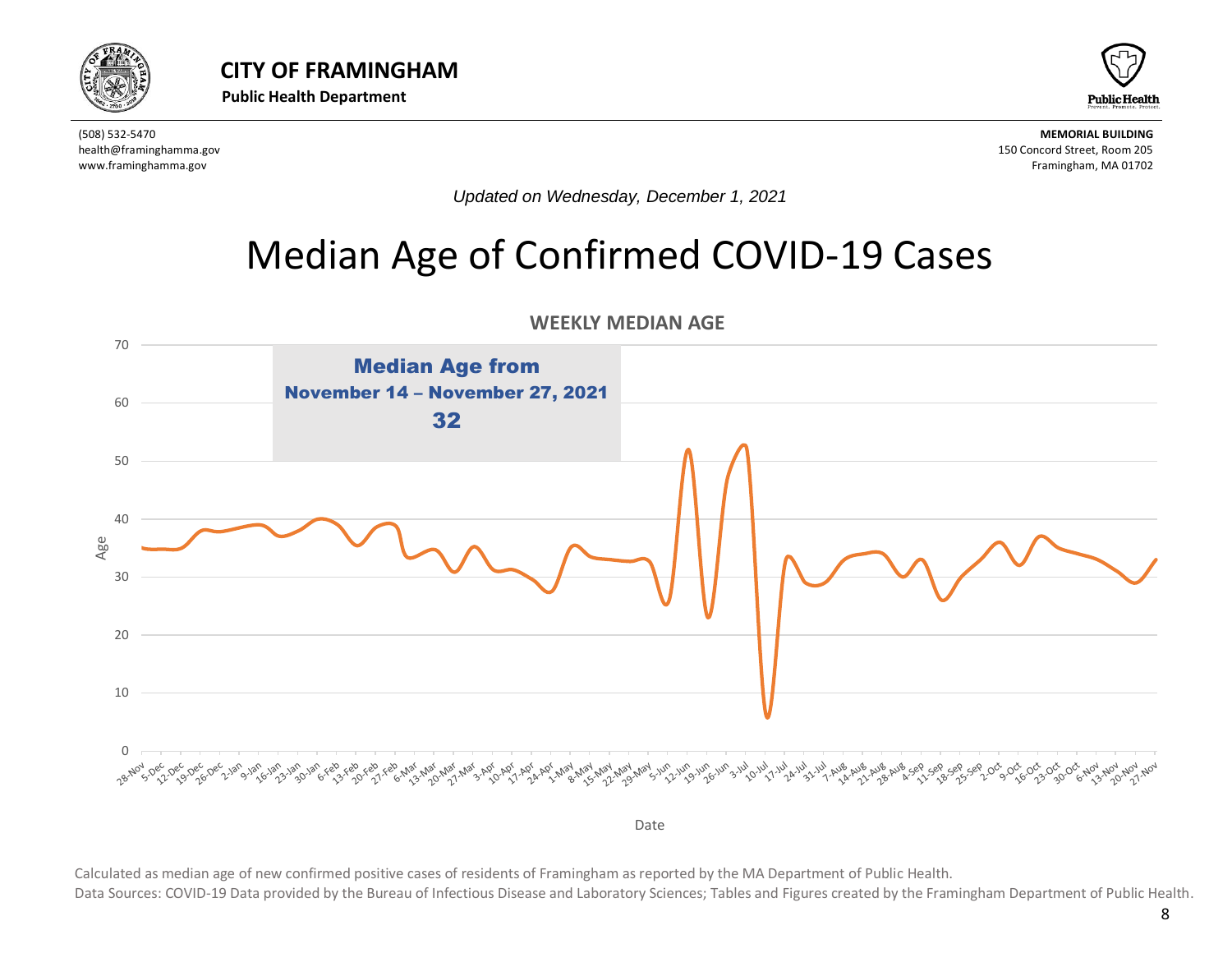<span id="page-8-0"></span>



*Updated on Wednesday, December 1, 2021*

#### COVID-19 Cases by Age Group Last 14-Days



 and Figures created by the Framingham Department of Public Health. **Back 10 and 1999 [Back to Top](#page-1-0)**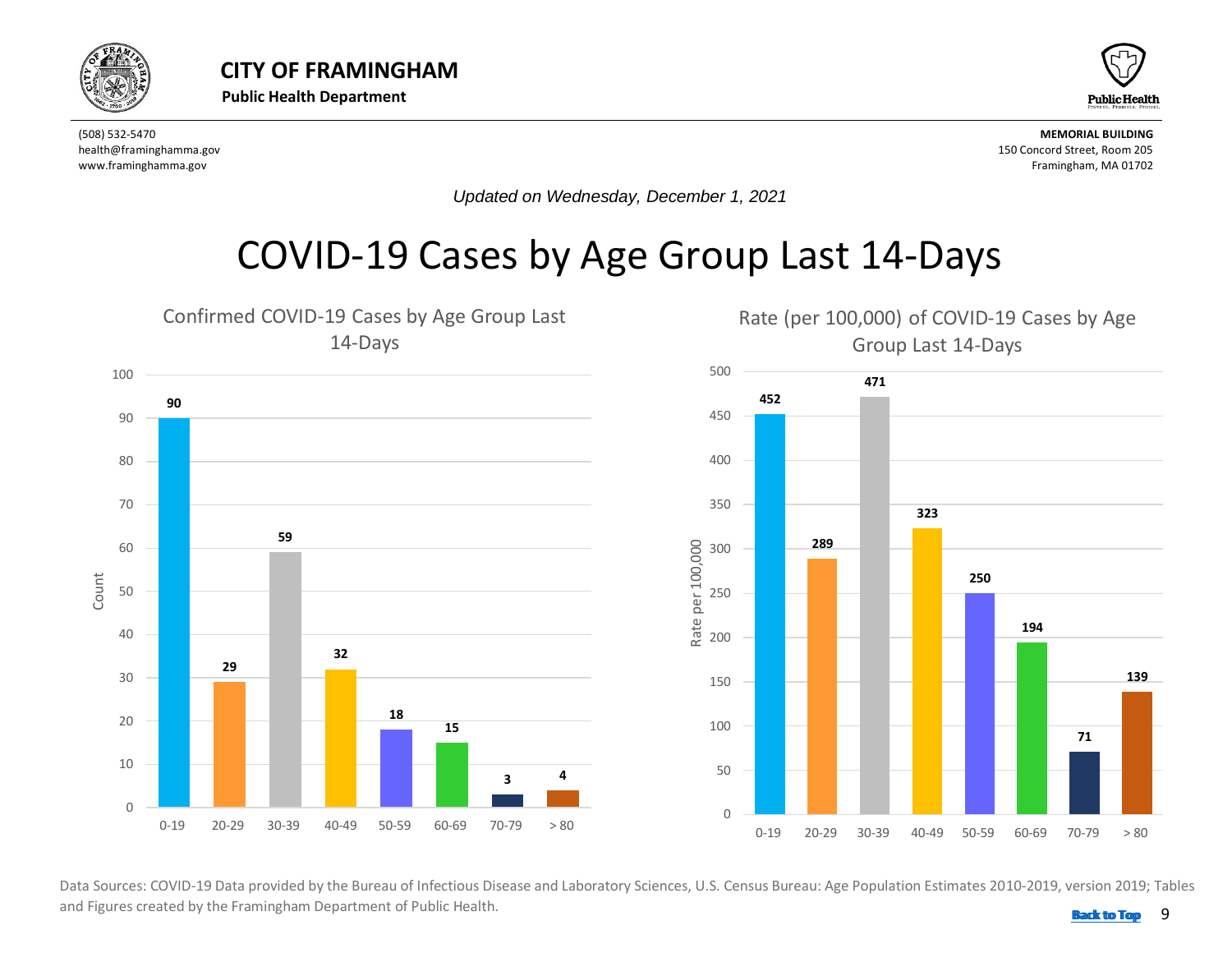<span id="page-9-0"></span>



*Updated on Wednesday, December 1, 2021*

### Deaths and Death Rate by Age Group



Data Sources: COVID-19 Data provided by the Bureau of Infectious Disease and Laboratory Sciences and U.S. Census Bureau: Age Population Estimates 2010-2019, version 2019; Tables and Figures created by the Framingham Department of Public Health.

\* Median Age of Death in Confirmed COVID-19 Cases from March 1, 2020 to November 30, 2021 in Community Setting only.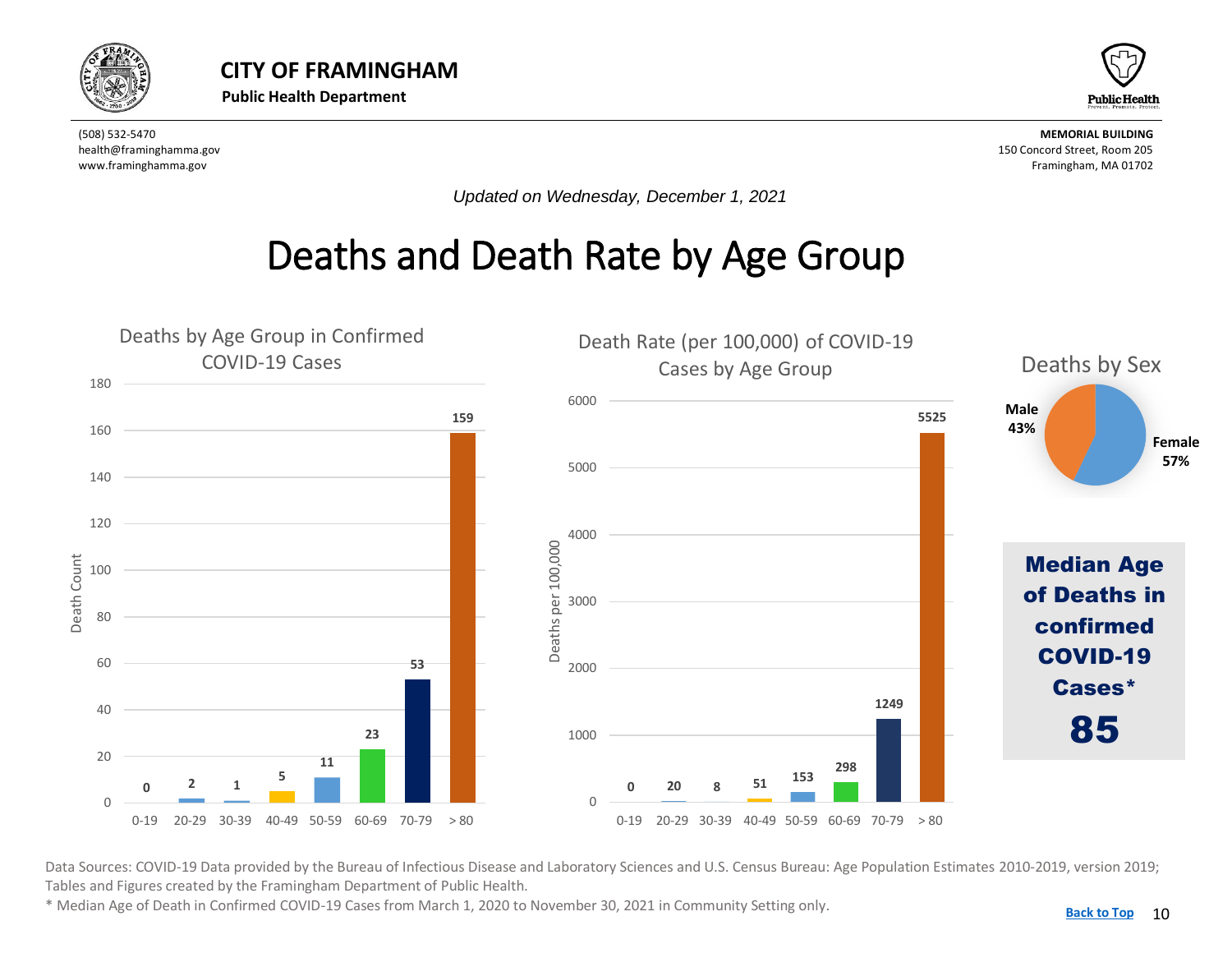<span id="page-10-0"></span>



*Updated on Wednesday, December 1, 2021*

#### Percentage of COVID-19 Cases and Case Rate by Race/Ethnicity



- Non-Hispanic White represent 58% of the City of Framingham population however they comprise less than half of the proportion of COVID 19 cases at 31%.
- Hispanics represent 17% of the City of Framingham population but comprise more than 2x that proportion of COVID 19 cases at 40%.
- Disparity between Whites and non-white populations would be even higher except many residents of Brazilian descent describe themselves as white.

**Rate (per 100,000) of COVID-19 Cases by Race/Ethnicity**



- The highest rates of positive cases are among Hispanics, Non-Hispanic Other and Non-Hispanics Asian.
- Disparity between Whites and non-white populations would be even higher except many residents of Brazilian descent describe themselves as white.

Data Sources: COVID-19 Data provided by the Bureau of Infectious Disease and Laboratory Sciences; and U.S. Census Bureau: Race and Hispanic Origin Population Estimates 2010-2019, version 2019; Tables and Figures created by the Framingham Department of Public Health.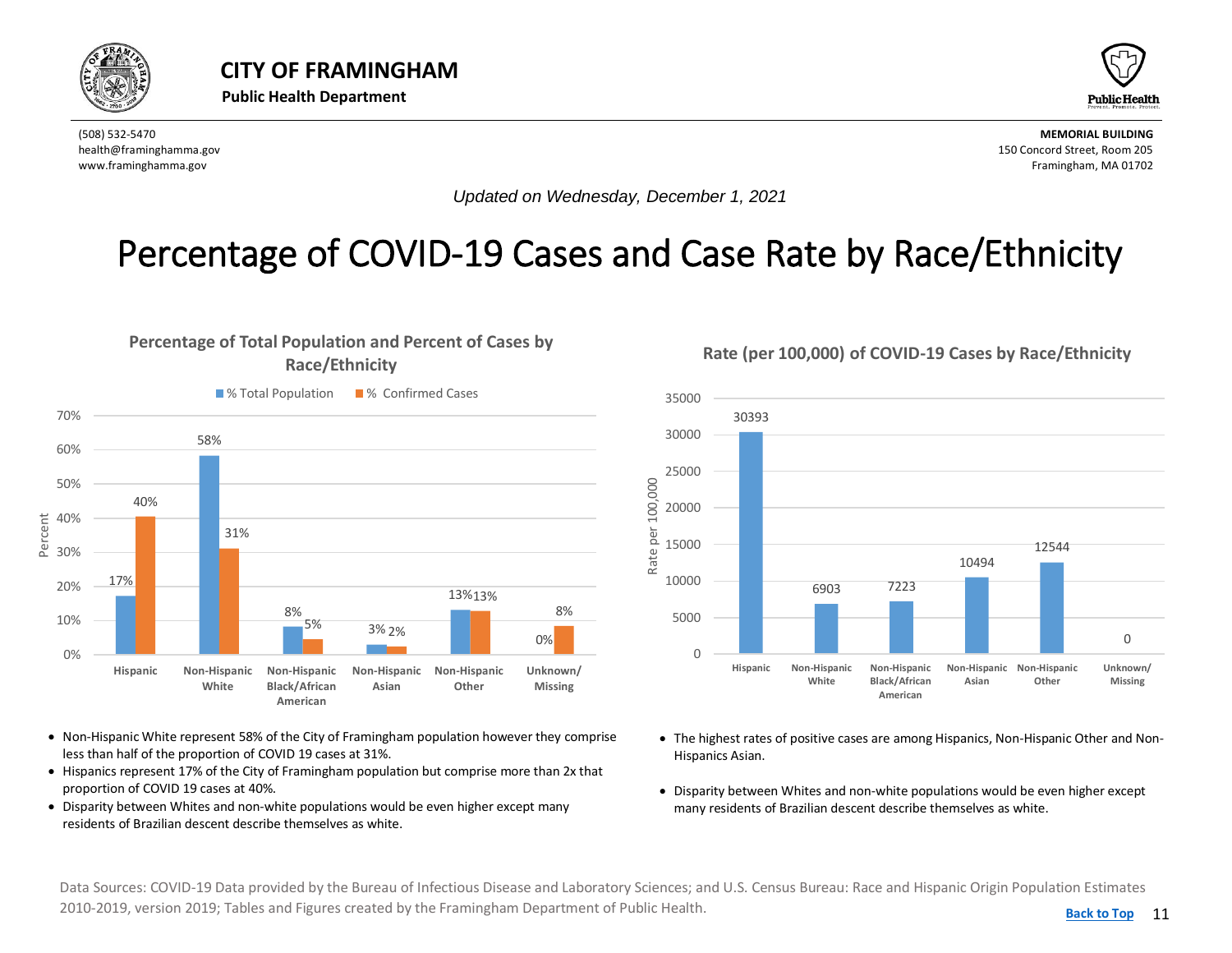<span id="page-11-0"></span>



*Updated on Wednesday, December 1, 2021*

## Deaths and Death Rate by Race/Ethnicity



- Count of Non-Hispanic White population is significantly higher than the other populations
- Disparity between Whites and non-White populations would be even higher since many residents of Brazilian descent describe themselves as white.
- The highest death rates of positive cases are among Hispanic, non-Hispanic White and non-Hispanic other.
- Disparity between Whites and non-White populations would be even higher since many residents of Brazilian descent describe themselves as white.

Data Sources: COVID-19 Data provided by the Bureau of Infectious Disease and Laboratory Sciences; Tables and Figures created by the Framingham Department of Public Health. **[Back to Top](#page-1-0)**